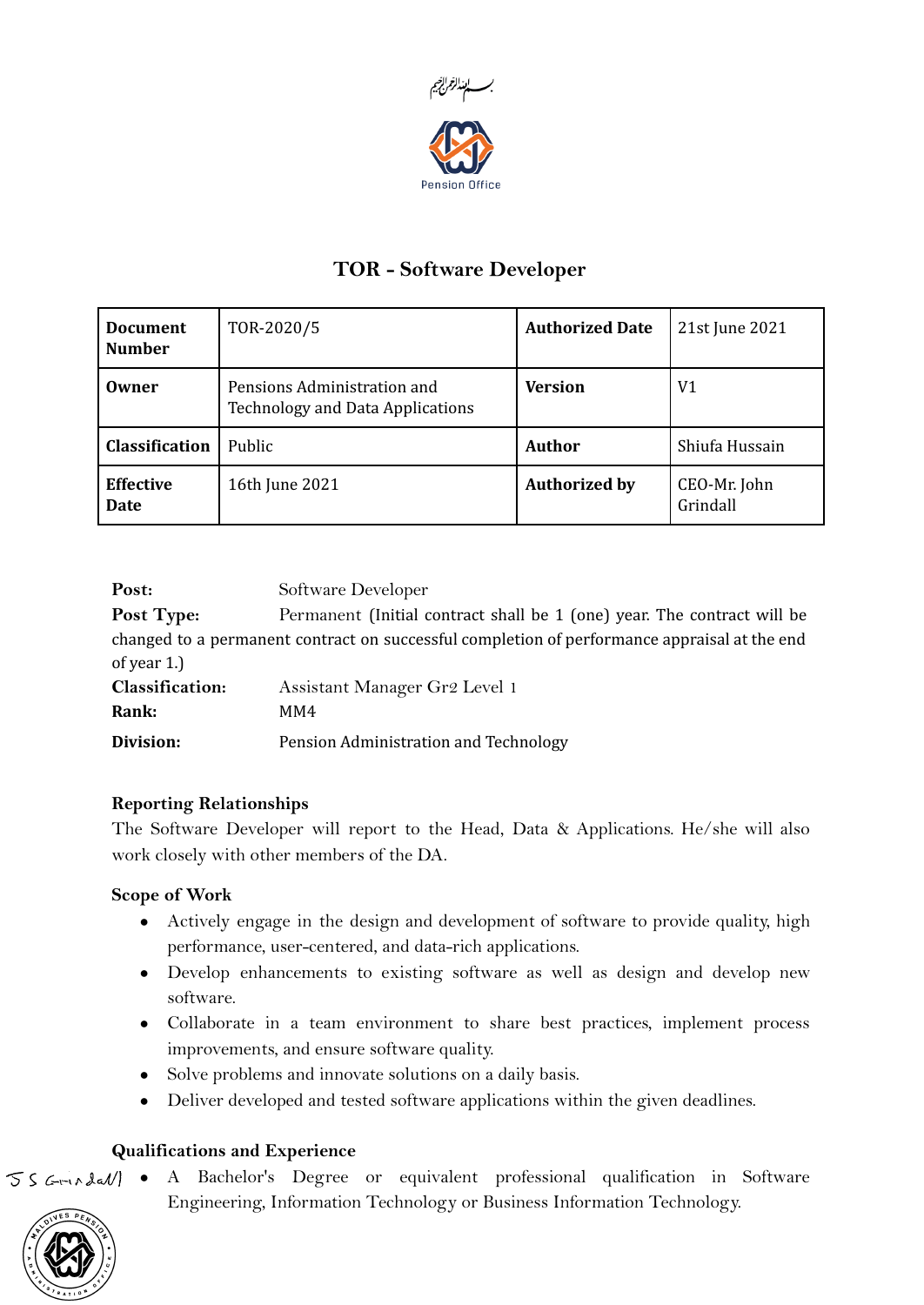● Minimum 3 years of experience in software development or 3+ years of experience with PHP.

#### Desired Skills and Work Experience

- Experience with back-end development framework and tools;
	- o 2 years hands-on experience with an MVC framework Laravel (preferred) / Symfony / CakePHP.
	- o Expert knowledge in databases and data modelling, preferably MS SQL Server, MySQL, PostgreSQL
	- o Thorough knowledge of software security concepts and performance optimization techniques.
	- o Experience in containerization tools such as docker (preferred) or Kubernetes
	- o Experience in unit testing techniques and Continuous Integration
- Experience with front-end development, especially with respect to User Interface (UI) Design and User Experience (UX) Design and development;
	- o Strong experience in HTML5/CSS3/SASS/LESS and related front-end frameworks and web design patterns and layouts.
	- o Strong experience with JavaScript, ES6 or Typescript, JQuery, and familiarity with common JS Libraries and JavaScript code patterns.
	- o Experience with either VueJS, AngularJs or React Framework.
	- o Experience with frontend build tools such as gulp, web pack or other node js build systems.
	- o Experience with Responsive Web Design
	- o Proficient in using cross-browser/ device compatible applications and test them with the related tools
	- o Knowledge of interaction with RESTful API.
	- o Experience with mobile application development using react native, ionic, Cordova or native APIs will be an added advantage.
- Experience with software engineering in general;
	- o A strong grasp of best practices, OOP, design and analysis patterns, software modelling (UML), testing, documentation, algorithm and data structures, version control using Git or SVN.
	- o Excellent knowledge of Business Analysis best practices and experience in adapting those to different environments
	- o Experienced in requirement gathering, documenting and analysis.
	- o Comfortable both working within an existing code base and hand code from scratch.

## Other Competencies

- Ability to work in teams, and individually with minimum supervision.
- Ability to manage time successfully, prioritize effectively and meet tight deadlines.  $55$  Grundall
	- Ability to work effectively under pressure.
	- Strong interpersonal, and communication skills.